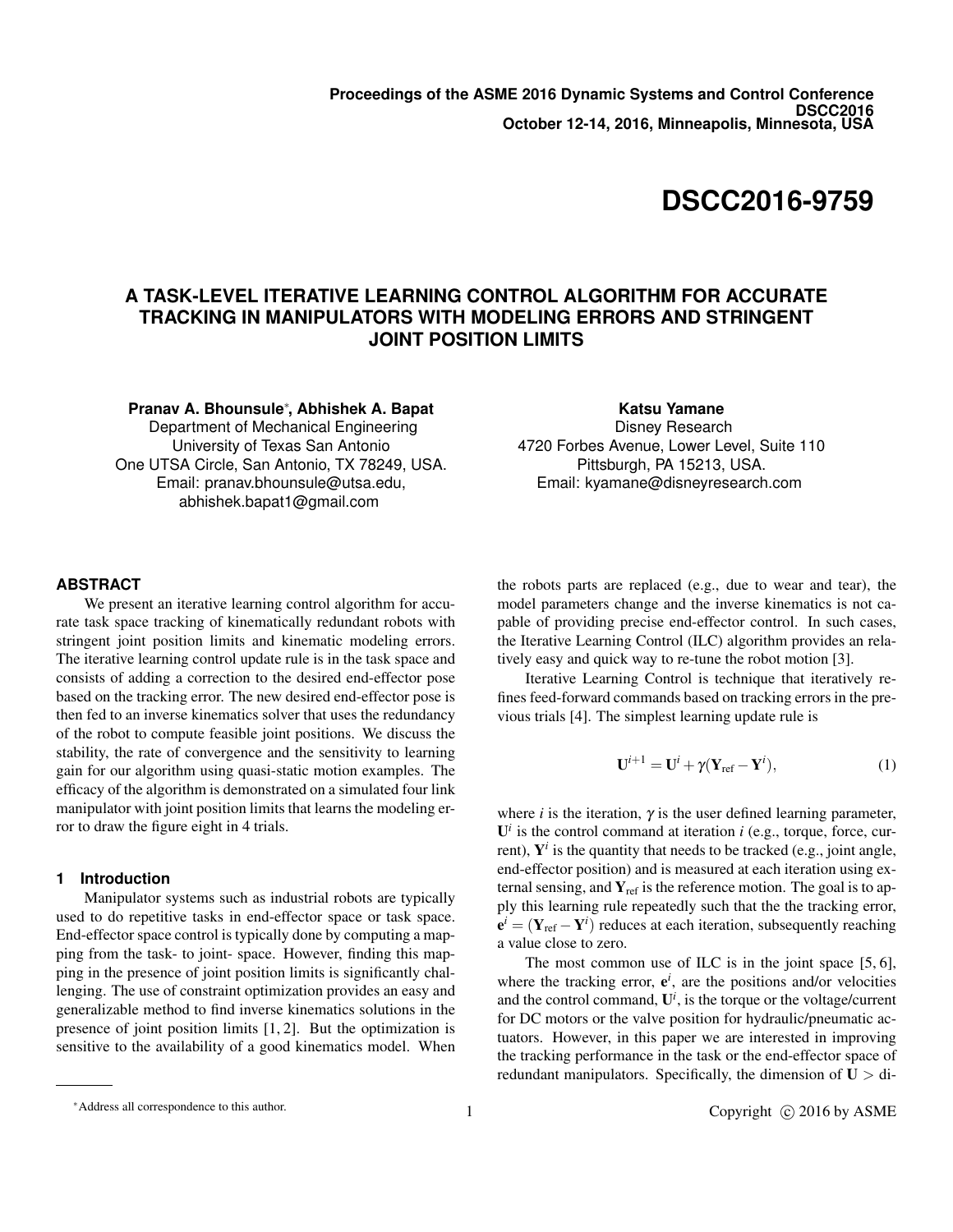

**FIGURE 1**. (A) THE FOUR LINK MANIPULATOR WITH ANGLES SHOWN (B) THE INITIAL POSITION OF THE MANIPULATOR IS SHOWN WITH THE END-EFFECTOR AT {1,3}. THE GOAL IS TO MOVE THE END-EFFECTOR TO THE POSITION {1,2.5}. ARIMOTO'S ILC UPDATE BASED ON THE JACOBIAN TRANSVERSE MOVES THE JOINT 1 DOWN BUT THAT VIOLATES THE JOINT LIMIT. (C) OUR ILC ALGORITHM WHICH IS BASED ON CONSTRAINT OPTIMIZATION IS ABLE TO FIND A MANIPULATOR POSITION THAT RESPECTS THE JOINT POSITION LIMITS.

mension of  $Y$ , which means that the mapping from task space  $Y$ to U is non-unique.

In order to adapt ILC to for end-effector space control, Arimoto et al. [7] suggested the use of the transpose of the Jacobian (J) of the map from joint- to task-space. We have modified their update rule for the *static* case and is given below

$$
\theta^{i+1} = \theta^i + \gamma \mathbf{J}^T (\mathbf{Y}_{\text{ref}} - \mathbf{Y}^i), \tag{2}
$$

where  $\theta$  is the joint position and **Y** is the end-effector position.

We claim that Arimoto's update rule (Eqn. 2) fails to improve performance in some instances when the joint position is close to the limits. We illustrate this next using a four link manipulator example.

A four link manipulator is shown in Fig. 1 (a). Link 1 is hinged to the ground and the far end of link 4 is the end-effector position. Each link is of length 1 and the angles are  $\theta_1$ ,... $\theta_4$  as shown. The only joint limit on the manipulator is that on link 1,  $0 \le \theta_1 \le \pi/2$ . The x and y positions of the end-effector are given by

$$
x = c_1 + c_{12} + c_{123} + c_{1234}, \tag{3}
$$

$$
y = s_1 + s_{12} + s_{123} + s_{1234}, \tag{4}
$$

where  $s_1 = \sin(\theta_1)$ ,  $c_1 = \cos(\theta_1)$ ,  $s_{12} = \sin(\theta_1 + \theta_2)$ ,  $c_{12} =$ 

 $cos(\theta_1 + \theta_2)$  and so on. The Jacobian is obtained by taking the partial derivative of the position of the end-effector with respect to joint angles,  $\theta_1$ ,  $\theta_2$ ,  $\theta_3$ ,  $\theta_4$ . After taking the transpose we get  $\mathbf{J}^T$  to be

$$
\begin{pmatrix}\n-s_{1234} - s_{123} - s_{12} - s_1 & c_{1234} + c_{123} + c_{12} + c_1 \\
-s_{1234} - s_{123} - s_{12} & c_{1234} + c_{123} + c_{12} \\
-s_{1234} - s_{123} & c_{1234} + c_{123} \\
-s_{1234} & c_{1234}\n\end{pmatrix}
$$

Assume that the manipulator is in the position shown in Fig. 1 (b). The angles are  $\theta_1 = 0$ ,  $\theta_2 = \pi/2$ ,  $\theta_3 = \theta_4 = 0$ . Note that  $\theta_1$  is at its joint limit ( $0 \le \theta_1 \le \pi/2$ ). The end-effector position in this case is at  $Y = \{x, y\} = \{1, 3\}$ . We want the endeffector to move to the position  $Y_{ref} = \{1, 2.5\}$ . Assuming  $\gamma = 1$ , we can compute the Arimoto's update from Eqn. 2

$$
\theta^{i+1} = \begin{pmatrix} 0 \\ \pi/2 \\ 0 \\ 0 \end{pmatrix} + \begin{pmatrix} -3 & 1 \\ -3 & 0 \\ -2 & 0 \\ -1 & 0 \end{pmatrix} \begin{pmatrix} 0 \\ -0.5 \\ 0 \end{pmatrix} = \begin{pmatrix} -0.5 \\ \pi/2 \\ 0 \\ 0 \end{pmatrix}.
$$
 (5)

But the value of  $\theta_1 = -0.5$  violates the joint limit (Note:  $0 \le$  $\theta_1 \leq \pi/2$ ). Thus Arimoto's algorithm has failed when the manipulator's angles are at the joint limit.

2 Copyright (c) 2016 by ASME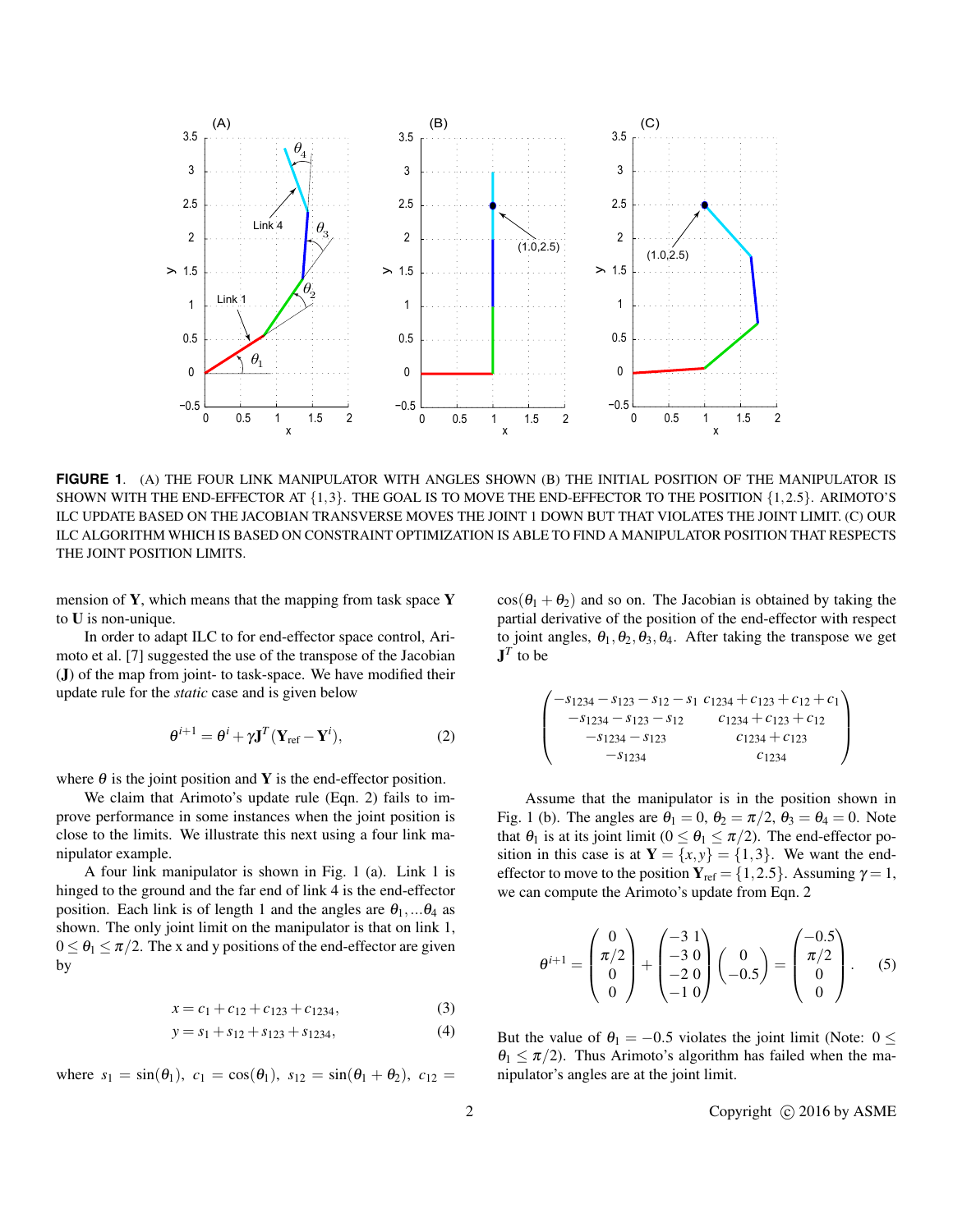In this paper, we present a new iterative learning scheme that is capable of improving task-level performance using imperfect kinematics models and with stringent joint limits. At iteration  $i$ , we can get the measured end-effector position,  $Y^i$ , from the given joint position,  $\theta^i$ , and using the true kinematics model, **F** to get

$$
\mathbf{Y}^i = \mathbf{F}(\boldsymbol{\theta}^i). \tag{6}
$$

Then, our update scheme is given by

$$
\mathbf{Y}_{\text{des}}^{i+1} = \mathbf{Y}_{\text{des}}^i + \gamma (\mathbf{Y}_{\text{ref}} - \mathbf{Y}^i),\tag{7}
$$

$$
\boldsymbol{\theta}^{i+1} = \hat{\mathbf{F}}^{-1}(\mathbf{Y}_{\text{des}}^{i+1}),\tag{8}
$$

where  $Y_{des}$  are the desired end-effector position and  $\hat{F}^{-1}$  is the inverse of the approximate kinematic model  $\hat{F}$ . Eqn. 7 is the update rule and the Eqn. 8 maps the end-effector desired position,  $Y_{des}$ , to the joint space,  $\theta^{i+1}$ . In our algorithm, a constraint optimization ensures that the inverse,  $\hat{F}^{-1}$ , is within the joint position limits. The cost function and constraints for the optimization are as follows

$$
g(\theta) = \sum_{i=1}^{n_{\text{dof}}} (\theta_i - \theta_i^{\text{rest}})^2,
$$
\n(9)

$$
h_1(\theta) = x_{\text{des}} - x_{\text{ref}} = 0,
$$
  
=  $c_1 + c_{12} + c_{123} + c_{1234} - x_{\text{ref}} = 0,$  (10)

$$
h_2(\theta) = y_{\text{des}} - y_{\text{ref}} = 0,
$$

$$
= s_1 + s_{12} + s_{123} + s_{1234} - y_{ref} = 0, \tag{11}
$$

$$
h_3(\theta) = \theta - \theta_{\min} \ge 0, \tag{12}
$$

$$
h_4(\theta) = \theta - \theta_{\text{max}} \le 0. \tag{13}
$$

The first equation is the cost. The next two equations are the constraints on the end-effector position and the final two are the position limits. We use the nonlinear optimization software SNOPT (Sparse Nonlinear OPTimizer, [8]), a robust implementation of sequential quadratic programming with constraints. The constant value for the rest position,  $\theta_i^{\text{rest}}$ , biases the solution towards it. We heuristically chose a value of  $10^{-3}$  but not equal to zero to avoid manipulator singularity. In general, we are interested in redundant systems, so there are multiple solutions to the inverse kinematics problem. However, by introducing a cost function as we have done here (that is,  $||\theta_i - \theta_i^{\text{rest}}||$ ), we are able to find a unique solution. A related idea is the norm optimal iterative learning control where the squared sum of the error and control is minimized [9].

When we apply the above inverse kinematics scheme, we get the results shown in Fig. 1 (c) with  $\theta_1 = 0.0710$ ,  $\theta_2 = 0.6620$ ,

Grey box. Stored in memory. Offline Computation.



**FIGURE 2**. BLOCK DIAGRAM OF OUR TASK-SPACE ITERA-TIVE LEARNING CONTROL ALGORITHM.

 $\theta_3 = 0.9342$ , and  $\theta_4 = 0.6039$ . Note that the value of  $\theta_1$  is within the joint limits. This way we are able to find a solution that is within the joint position limits.

We have successfully used the above method to do endeffector control of a 26 degree of freedom humanoid robot [10]. But that work was limited to the application of the algorithm. In this paper, we discuss the stability, the rate of convergence, and the sensitivity to learning gain for our algorithm using simple static motion examples.

The rest of the paper is organized as follows. We describe our algorithm in detail in Sec. 2 and the performance metrics of the algorithm. Next, we illustrate the stability property and rate of convergence of the algorithm for various learning gains for a two link manipulator doing a pointing task. Finally, we show how a four link manipulator with stringent joint position limits iteratively learns to draw the figure eight using the algorithm.

## **2 Iterative Learning Control Algorithm 2.1 Algorithm**

Let  $i$  represent the trial number and  $j$  the time index that goes from 1 to  $n_j$  (end time). Let the reference motion in task space be defined by  $Y_{ref}(j)$ . The input to the inverse kinematics solver are desired poses in end-effector space, which we denote by  $Y^i_{des}(j)$ . Let the measured position in task space be defined by  $Y^{i}(j)$ . Let the error between actual end-effector position and reference position be denoted by  $\mathbf{e}^{i}(j) = \mathbf{Y}_{ref}^{i}(j) - \mathbf{Y}^{i}(j)$ . The ILC algorithm is depicted in Fig. 2 and described below: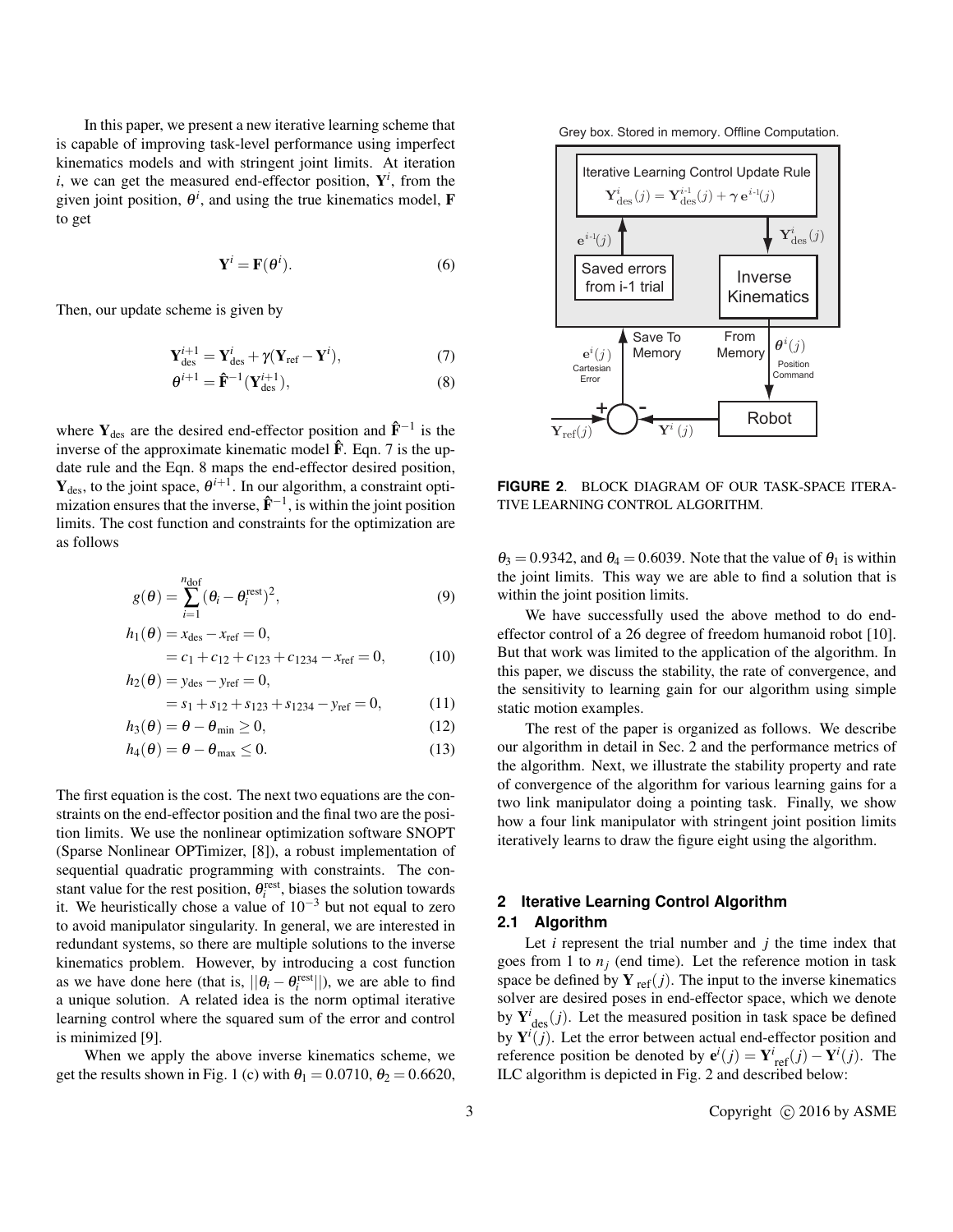- 1. Set the error  $e^{\theta}(j) = 0$  and initialize the desired position in the task space  $\mathbf{Y}_{\text{des}}^0(j) = \mathbf{Y}_{\text{ref}}(j)$ .
- 2. For subsequent trials,  $i = 1, 2, 3, \ldots$ , do:

1. Command modification in end-effector space:

$$
\mathbf{Y}^{i}_{\text{des}}(j) = \mathbf{Y}^{i-1}_{\text{des}}(j) + \gamma^{i} \mathbf{e}^{i-1}(j), \quad (14)
$$

where  $\gamma^i$  is a manually tuned learning parameter.

2. Command modification in joint-space: Find a joint space update that is within the joint position limits using constraint optimization.

$$
\boldsymbol{\theta}^{i+1} = \mathbf{\hat{F}}^{-1}(\mathbf{Y}_{\text{des}}^{i+1})
$$

3. Command execution on robot: The new joint position,  $\theta^i(j)$ , is executed on the robot. Measure the endeffector position,  $Y^{i}(j)$  and save the tracking errors in end-effector space  $e^{i}(j)$ , for  $j = 1, 2, ..., n<sub>j</sub>$ ).

3. Stop when the error metric  $e_{\text{norm}}^i$  is below a threshold value set by the control designer. The learnt joint position is then  $\theta^{i}(j)$   $(j = 1, 2, ..., n_{j}).$ 

The error metric at iteration *i* is given by

$$
e_{\text{norm}}^i = \frac{1}{n_j} \sum_{j=1}^{n_j} \sum_{k=1}^{n_{\text{eff}}} (\mathbf{e}_k^i(j))^2
$$
 (15)

where  $\mathbf{e}_k^i(j)$  is the tracking error in the pose element *k*, at iteration *i* and at time *j*,  $n_j$  is the total data points in the trial,  $n_{\text{eff}}$  is the number of pose elements considered. For example, for a two link manipulator when we are interested in controlling the x- and yposition of the end-effector,  $n_{\text{eff}} = 2$ .

Note that we assume the motion is static and hence there is no dependence on the velocities. Also, we assume that there is high gain position servo that can achieve the given desired joint position,  $\theta^i(j)$ , on the robot.

#### **2.2 Performance of the algorithm**

We derive formulas for the convergence and stability of the algorithm.

**2.2.1 System equations:** The ILC update equation is:

$$
\mathbf{Y}^{i}_{\text{des}}(j) = \mathbf{Y}^{i-1}_{\text{des}}(j) + \gamma^{i} e^{i-1}(j). \tag{16}
$$

In this paper, we assume that the parametric uncertainty is in the length parameters. We note that the end-effector position is linearly dependent on the length, and hence to the parametric uncertainty. Thus, the measured end-effector pose,  $Y^i$ , is going to be linearly proportional to the desired end-effector position,  ${\bf Y}_{\rm des}^i$ 

$$
\mathbf{Y}^{i}(j) = \mathbf{G}_{j}^{i} \mathbf{Y}_{\text{des}}^{i}(j)
$$
 (17)

where  $G_j^i$  is a diagonal matrix of size  $6 \times 6$  if position and orientations are both considered in the formulation. Note that G is a function of iteration number, *i*, time sample, *j*, and is a linear function of the parametric uncertainty in the link lengths.

**2.2.2 Convergence analysis:** To do convergence analysis, we need to relate the errors between successive trials. This is done as follows.

$$
\mathbf{e}^{i}(j) = \mathbf{Y}_{\text{ref}}(j) - \mathbf{Y}^{i}(j)
$$
\n
$$
= \mathbf{Y}_{\text{ref}}(j) - \mathbf{G}^{i}_{j}\mathbf{Y}^{i}_{\text{des}}(j)
$$
\n
$$
= \mathbf{Y}_{\text{ref}}(j) - \mathbf{G}^{i}_{j}\mathbf{Y}^{i-1}_{\text{des}}(j) - \mathbf{G}^{i}_{j}\gamma^{i}\mathbf{e}^{i-1}(j)
$$
\n
$$
= \mathbf{Y}_{\text{ref}}(j) - \mathbf{Y}^{i-1}(j) - \mathbf{G}^{i}_{j}\gamma^{i}\mathbf{e}^{i-1}(j)
$$
\n
$$
= \mathbf{e}^{i-1}(j) - \mathbf{G}^{i}_{j}\gamma^{i}\mathbf{e}^{i-1}(j)
$$
\n
$$
= (\mathbf{I} - \mathbf{G}^{i}_{j}\gamma^{i})\mathbf{e}^{i-1}(j) \qquad (18)
$$

The condition for convergence is that the  $|e^{i-1}(j)| < |e^{i}(j)|$ . This condition is met when the magnitude of all eigenvalues of  $(I G^i_j \gamma^i$ ) are less than 1.

**2.2.3 Stability analysis:** We simplify the ILC update equation as follows:

$$
\mathbf{Y}_{\text{des}}^{i}(j) = \mathbf{Y}_{\text{des}}^{i-1}(j) + \gamma^{i}(\mathbf{Y}_{\text{ref}}(j) - \mathbf{Y}^{i-1}(j))
$$
\n
$$
= \mathbf{Y}_{\text{des}}^{i-1}(j) + \gamma^{i} \mathbf{Y}_{\text{ref}}(j) - \gamma^{i} \mathbf{G}_{j}^{i} \mathbf{Y}_{\text{des}}^{i-1}(j)
$$
\n
$$
= (\mathbf{I} - \gamma^{i} \mathbf{G}_{j}^{i}) \mathbf{Y}_{\text{des}}^{i-1}(j) + \gamma^{i} \mathbf{Y}_{\text{ref}}(j) \tag{19}
$$

The condition for stable learning is that the control command,  $Y^i_{\text{des}}(j)$  should be bounded. This happens when the magnitude of all eigenvalues of  $(I - \gamma^i G_j^i)$  are less than 1.

**2.2.4 Implementation of the algorithm:** Assuming the learning gain  $\gamma$  is a diagonal matrix of appropriate size, we note that the learning is stable and converges if all the eigenvalues of  $(I - \gamma^i G_j^i)$  are less than 1 (see Eqn. 18 and 19). Thus the learning gain,  $\gamma^i$ , is chosen at each iteration to meet the above condition. A convenient way to do this is as follows: after implementing the control on the system we first evaluate  $G_j^i$  using

4 Copyright (c) 2016 by ASME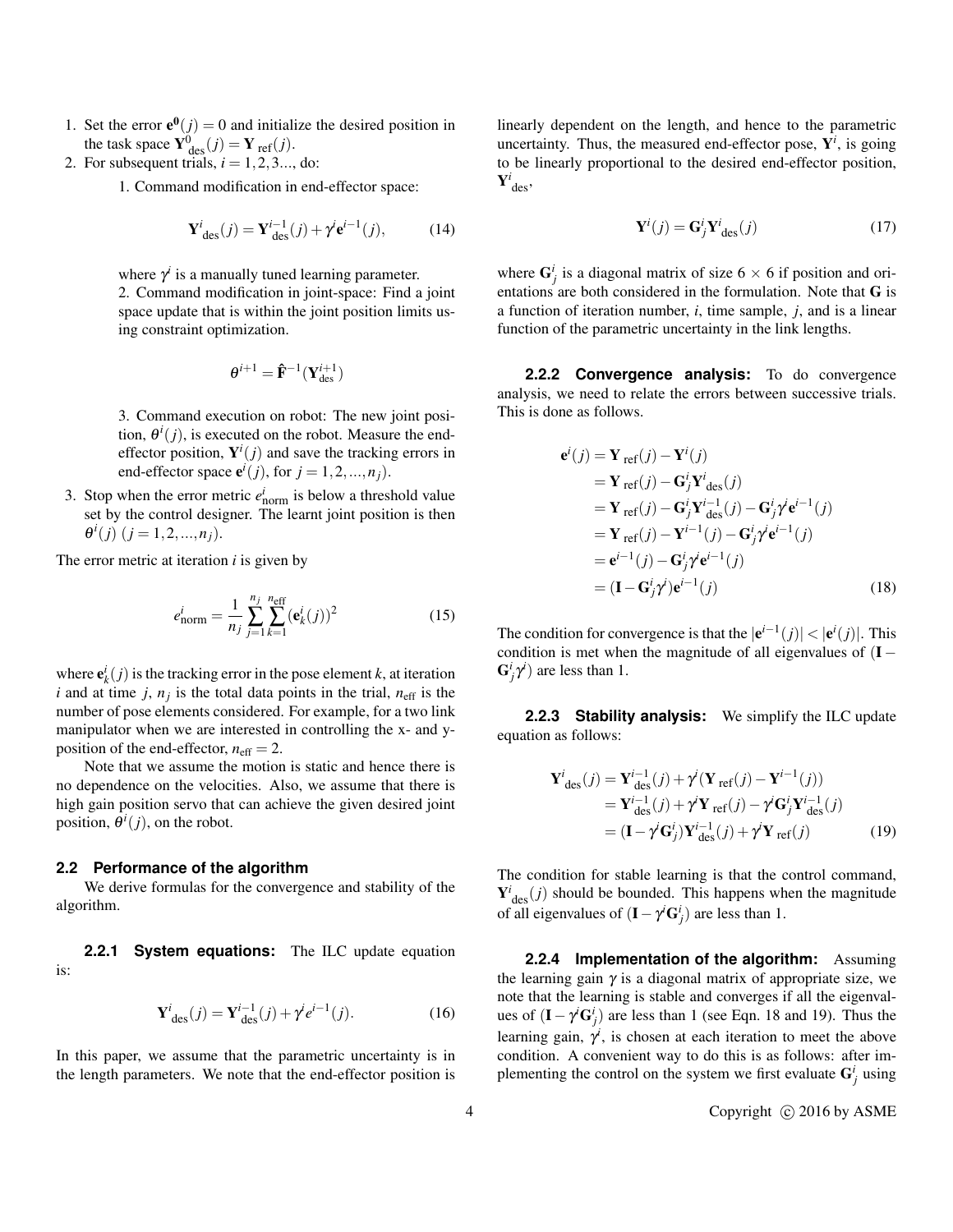

**FIGURE 3**. (A) OUR INACCURATE MODEL CONSISTS OF TWO LINKS OF LENGTH 1M EACH. (B) HOWEVER, THE ACTUAL SYSTEM HAS LINKS OF LENGTH 0.9 M AND 1.25 M AS SHOWN. OUR GOAL IS TO MAKE THE END-EFFECTOR GO TO THE POSITION  $Y_{REF}$ 1.414 AND  $Y_{REF} = 0$ . WE USE THE INACCURATE MODEL FOR INVERSE KINEMATICS AND LEARN USING THE ACTUAL SYSTEM. USING A LEARNING GAIN  $\gamma = 1$  AND USING THE MODEL IN (A), THE LEARNING CONVERGES IN THREE ITERATIONS. THE ANGLES  $\theta_1$  AND  $\theta_2$  IN (B) CORRESPOND TO THE CONVERGED TRIAL. (C) NUMBER OF ITERATIONS TO CONVERGENCE VS LEARNING GAIN FOR THE EXAMPLE SHOWN IN (B). (D) THE EIGENVALUES VS LEARNING GAIN. WHEN BOTH EIGENVALUES ARE LESS THAN 1, WE GET A STABLE LEARNING. THE LEARNING IS UNSTABLE IF EITHER EIGENVALUE (SHOWN BY RED LINES) IS GREATER THAN 1.

Eqn. 17, then we choose  $\gamma^i$  based on the maximum value of  $G^i_j$ , that is,  $\gamma^i = \frac{1}{\max G_j^i}$ , and use this value for the ILC update.

## **3 Example 1: Two link manipulator doing a pointing task**

We illustrate the performance of the algorithm with respect to rate of convergence and stability on a two link manipulator doing a pointing task. There are no joint position limits in this problem but the four link manipulator presented later has joint position limits.

## **3.1 The control problem**

Figure 3 (a) shows our model of the manipulator. Link 1 is hinged to the ground while the link 2 is attached to link 1. The two links of the manipulator have length  $\hat{\ell}_1 = 1$  m and  $\hat{\ell}_2 = 1$  m. Fig. 3 (b) shows the actual manipulator. Note that the two links of the manipulators have different link lengths  $\ell_1 = 0.9$  m and  $\ell_2 = 1.25$  m. Thus our model which assumes a link length of 1m is incorrect.

We illustrate our learning algorithm with a simple pointing task. The goal is to point the end of link 2 in Fig. 3 (b) to  $x_{\text{ref}} = 1.414 \text{ m}$  and  $y_{\text{ref}} = 0$ . Our goal is to use the nominal model shown in Fig. 3 (a) but learn the desired position for the inverse kinematics from the actual model shown in Fig. 3 (b).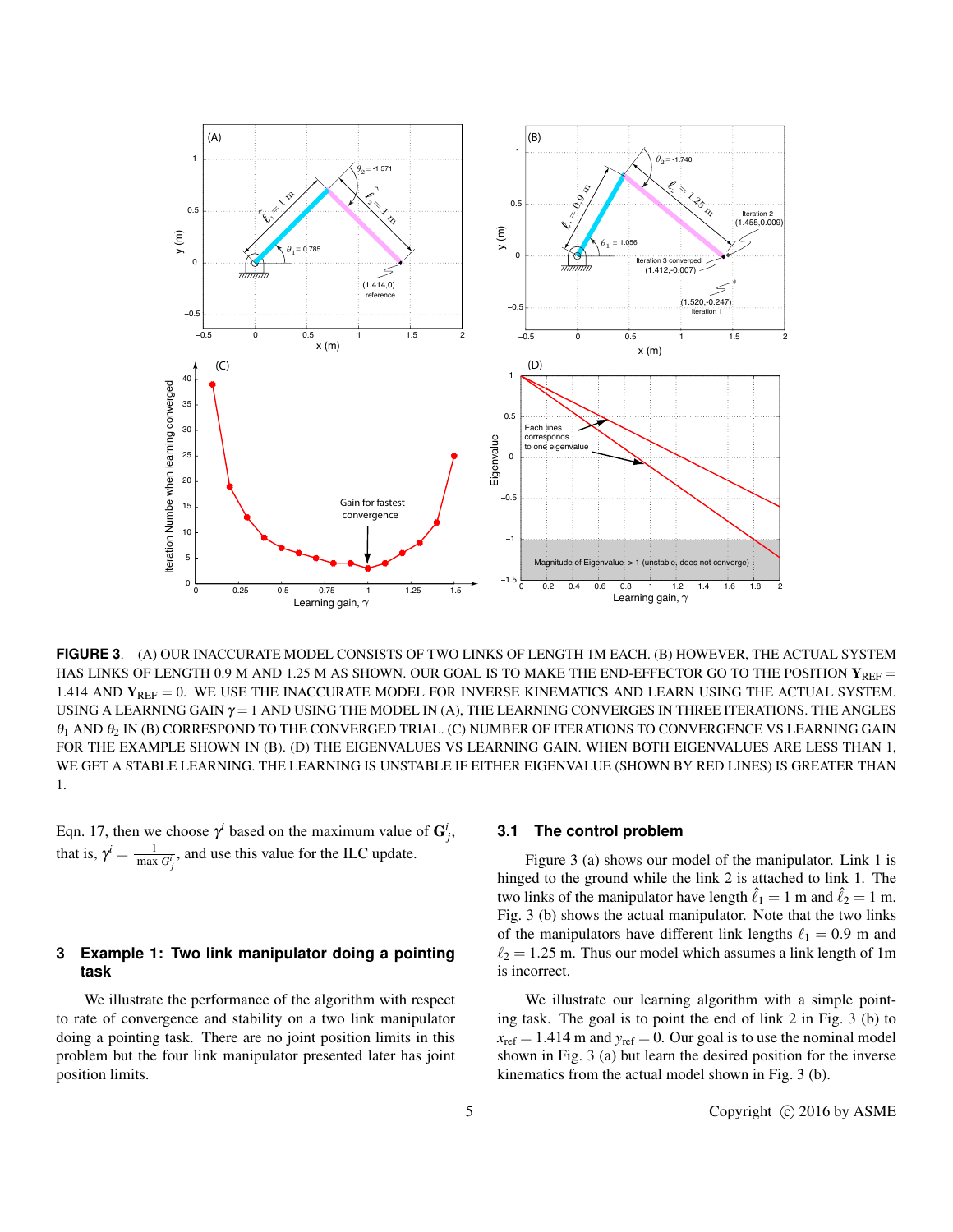

**FIGURE 4**. TOP ROW: LEARNING WITH JOINT LIMIT NOT ENFORCED. (A) FOUR LINK MANIPULATOR LEARNS MODELING ER-ROR IN JUST TWO TRIALS WHEN JOINT POSITION LIMITS ARE NOT ENFORCED. (B) JOINT COMMANDS VS .TIME FOR THE FIRST TRIAL (DASHED) AND CONVERGED TRIAL (SOLID LINE). THE GREY BANDS SHOW THE JOINT POSITION LIMITS THAT ARE NOT ENFORCED IN THIS EXAMPLE. BOTTOM ROW: LEARNING WITH JOINT LIMIT ENFORCED. (C) FOUR LINK MANIPULATOR LEARNS MODELING ERROR IN 4 TRIALS WHEN JOINT POSITION LIMITS ARE ENFORCED. (D) JOINT COMMANDS VS. TIME FOR THE FIRST TRIAL (DASHED) AND CONVERGED TRIAL (SOLID LINE). THE GREY BANDS SHOW THE JOINT POSITION LIMITS THAT ARE EN-FORCED IN THIS EXAMPLE.

## **3.2 Forward and inverse kinematics model**

The forward kinematics model is

$$
x_{\text{des}} = \hat{\ell}_1 c_1 + \hat{\ell}_2 c_{12}, \qquad y_{\text{des}} = \hat{\ell}_1 s_1 + \hat{\ell}_2 s_{12}. \tag{20}
$$

The inverse model can be computed by solving for  $\theta_1$  and

 $\theta_2$  from Eqn. 20.

$$
\theta_2 = \cos^{-1}\left(\frac{x_{\text{des}}^2 + y_{\text{des}}^2 - \hat{\ell}_1^2 - \hat{\ell}_2^2}{2\hat{\ell}_1 \hat{\ell}_2}\right),\tag{21}
$$

$$
\theta_1 = \cos^{-1}\left(\frac{x_{\text{des}}(\hat{\ell}_1 + \hat{\ell}_2 c_2) + y_{\text{des}}\hat{\ell}_2 s_2}{\hat{\ell}_1^2 - \hat{\ell}_2^2 + 2\hat{\ell}_1 \hat{\ell}_2 c_2}\right).
$$
 (22)

Note that we have assumed  $\theta_1$  and  $\theta_2$  to be positive in the inverse kinematics solution. If we allow negative values as well, the inverse becomes multi-valued. The true system has the same form as above but with lengths given by  $\ell_1$  and  $\ell_2$ .

6 Copyright © 2016 by ASME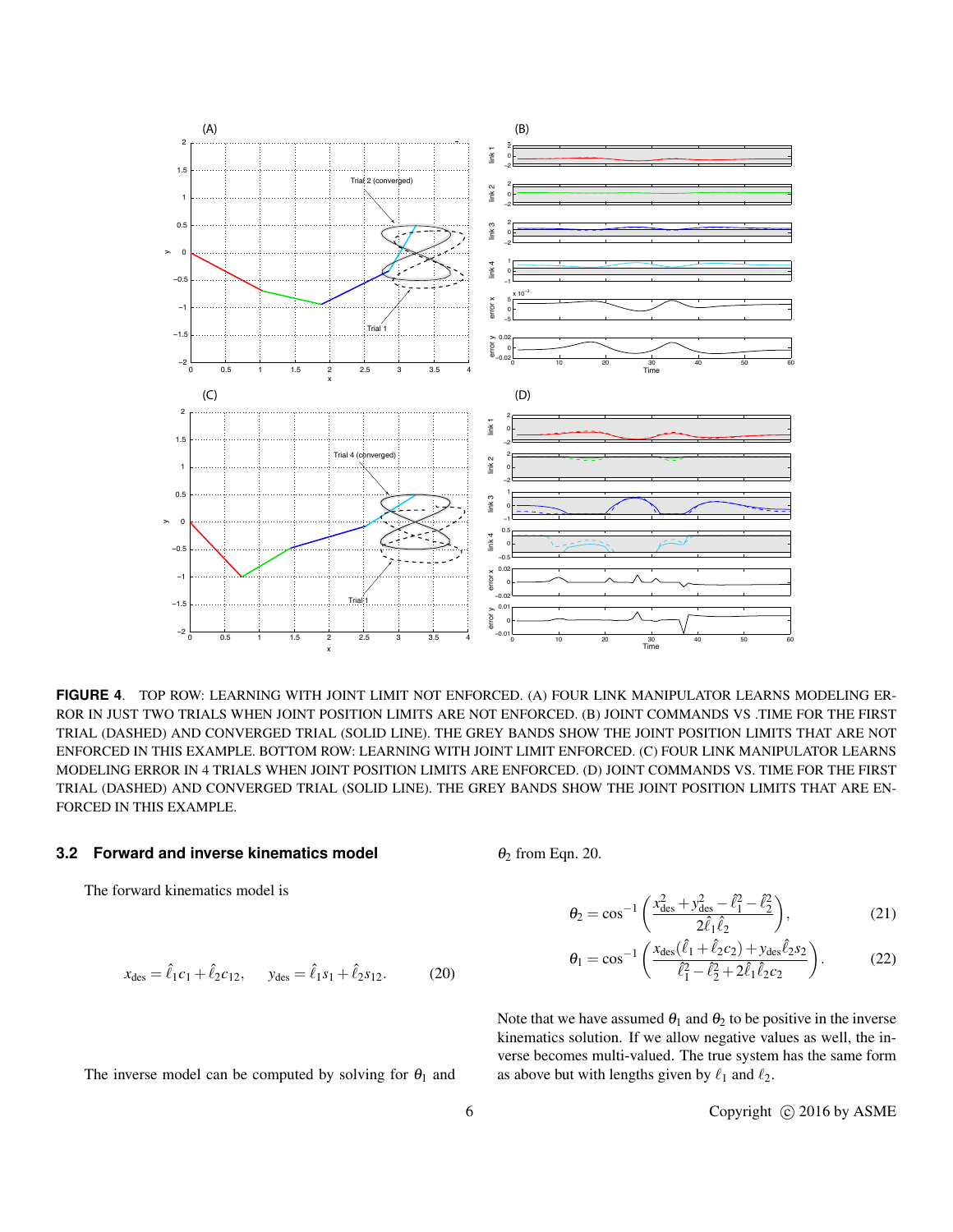**TABLE 1**. DATA FOR TWO LINK MANIPULATOR DOING POINTING TASK. THE ACTUAL LENGTH IS  $\ell_1 = 0.9$  AND  $\ell_2 = 1.2$ BUT THE INACCURATE MODEL HAS  $\hat{\ell} = 0.9$  AND  $\hat{\ell} = 1.2$ . WE WANT THE END-EFFECTOR TO END ON THE POSITION  $X_{REF}$ 1.414 AND  $Y_{REF} = 0$ . THE LEARNING GAIN,  $\gamma = 1$ , FOR THIS EXPERIMENT. WE STOP THE LEARNING WHEN THE ERROR NORM (LAST COLUMN) IS LESS THAN 0.01. SEE SECTION 3 FOR DETAILS.

|   | $x_{\text{des}}'$ | $y'_{\text{des}}$       | $\theta_1^l$ | $\theta_2^l$                                                    | $x^{\iota}$ | norm  |
|---|-------------------|-------------------------|--------------|-----------------------------------------------------------------|-------------|-------|
|   | 1.414             |                         |              | $\vert 0.000 \vert 0.785 \vert -1.571 \vert 1.520 \vert -0.247$ |             | 0.354 |
| 2 |                   | $1.308$   0.247   1.029 |              | $-1.685$   $1.455$   0.009                                      |             | 0.050 |
| 3 | 1.268             | 0.238                   |              | $1.056$ -1.740   1.412   -0.007                                 |             | 0.009 |

#### **3.3 ILC initialization and evaluation**

The model is initialized using the inverse kinematics solution using the approximate model  $\hat{f}$ . The initial angles from the inverse kinematics solutions above gives,  $\theta_1 = \pi/4 = 0.785$  and  $\theta_2 = -\pi/2 = -1.571$ . This puts the end of link 2 in the position (1.520,-0.247) as shown in Fig. 3 (b) (Iteration 1).

The goal of the iterative learning is to learn the desired position on the approximate model to get to the correct reference position. We show the performance of learning with the gain  $\gamma = 1$  in Fig. 3 (b). The learning converges in three trials. Table 1 illustrates the learning process. The desired positions are changed in every trial based on measurement error. In this case, we stopped the learning when the error norm reached a value of 0.01 or lower.

#### **3.4 How learning gain** γ **affects convergence**

The learning gain  $\gamma$  is a design parameter that needs to be chosen. To understand the effect of learning gain on convergence, we did the learning for a gain in the range  $(0, 2]$ . We stop the learning if it takes more than 40 iterations. Fig. 3 (c) shows the iterations for convergence vs learning gain. The convergence is in 3 trials at a gain of 1.

### **3.5 Stability**

Figure 3 (d) shows a plot of the two eigenvalues versus gain. For  $0 < \gamma < 1.8$ , the biggest eigenvalue is smaller than 1 and the ILC scheme is stable. For  $\gamma > 1.8$  the magnitude of the biggest eigenvalue is greater than 1 and ILC scheme becomes unstable. Further, we noticed that the convergence for  $0 < \gamma < 0.9$  (both eigenvalues are real and positive) is monotonic and for  $0.9 < \gamma <$ 1.8 (at least one eigenvalue is real and negative) the convergence was oscillatory.

## **4 Example 2: Four Link Manipulator drawing the Lissojous figure**

We consider a four link manipulator in 2-D space drawing the Lissojous curve. Again, we will have a model with incorrect values for the link lengths. We will consider the case with and without joint position limits to demonstrate how our algorithm works.

#### **4.1 The control problem**

Figure 4 (a) and (c) shows our model of the manipulator. Link 1 is hinged to the ground while the link 2 is attached to link 1, and so on. The four links of the manipulator have lengths  $\hat{\ell}_1 = 1.25$  m,  $\hat{\ell}_2 = 0.88$  m,  $\hat{\ell}_3 = 1.15$ m, and  $\hat{\ell}_4 = 0.92$  m.

However, our model assumes that all links are of equal length  $\ell_1 = \ell_2 = \ell_3 = \ell_4 = 1$  m. The joint position limits are as follows:

$$
-\pi/2 \le \theta_1 \le \pi/2, \quad -\pi/2 \le \theta_2 \le \pi/2, -\pi/5 \le \theta_3 \le \pi/5, \quad -\pi/10 \le \theta_4 \le \pi/10 \qquad (23)
$$

Our goal is to draw the Lissojous figure [7] which is given by the following equation.

$$
\alpha = 2\pi \Big\{ 6\Big(\frac{j}{60}\Big)^5 - 15\Big(\frac{j}{60}\Big)^4 + 10\Big(\frac{j}{60}\Big)^3 \Big\}; 0 \le j \le 60; x_{\text{ref}} = \sin(2\alpha); \ y_{\text{ref}} = \sin\Big(\alpha + \frac{\pi}{2}\Big);
$$
 (24)

## **4.2 Forward and inverse kinematics model**

The forward kinematics model is given by

$$
x_{\text{des}} = \hat{\ell}_1 c_1 + \hat{\ell}_2 c_{12} + \hat{\ell}_3 c_{123} + \hat{\ell}_4 c_{1234}
$$
  
\n
$$
y_{\text{des}} = \hat{\ell}_1 s_1 + \hat{\ell}_2 s_{12} + \hat{\ell}_3 s_{123} + \hat{\ell}_4 s_{1234}
$$
\n(25)

The true system has the same form as above but with lengths given by  $\ell_1, \ell_2, \ell_3$ , and  $\ell_4$ . The inverse kinematics solution methodology was given in Sec. 1.

## **4.3 Evaluation of the ILC algorithm**

We tried two cases. First, without joint position limits and second with joint position limits as given in Eqn. 23.

**Joint position limits not enforced:** Figure 4 (a) and (b) shows results without joint position limits enforced. We used a learning gain of  $\gamma = 1$  (we discuss this more in the next section). In particular, Fig. 4 (a) shows the performance for trial 1 and converged trial 2. Figure 4 (b) shows the joint position for the first and converged trial. The grey area shows the joint position limits for reference but not enforced here.